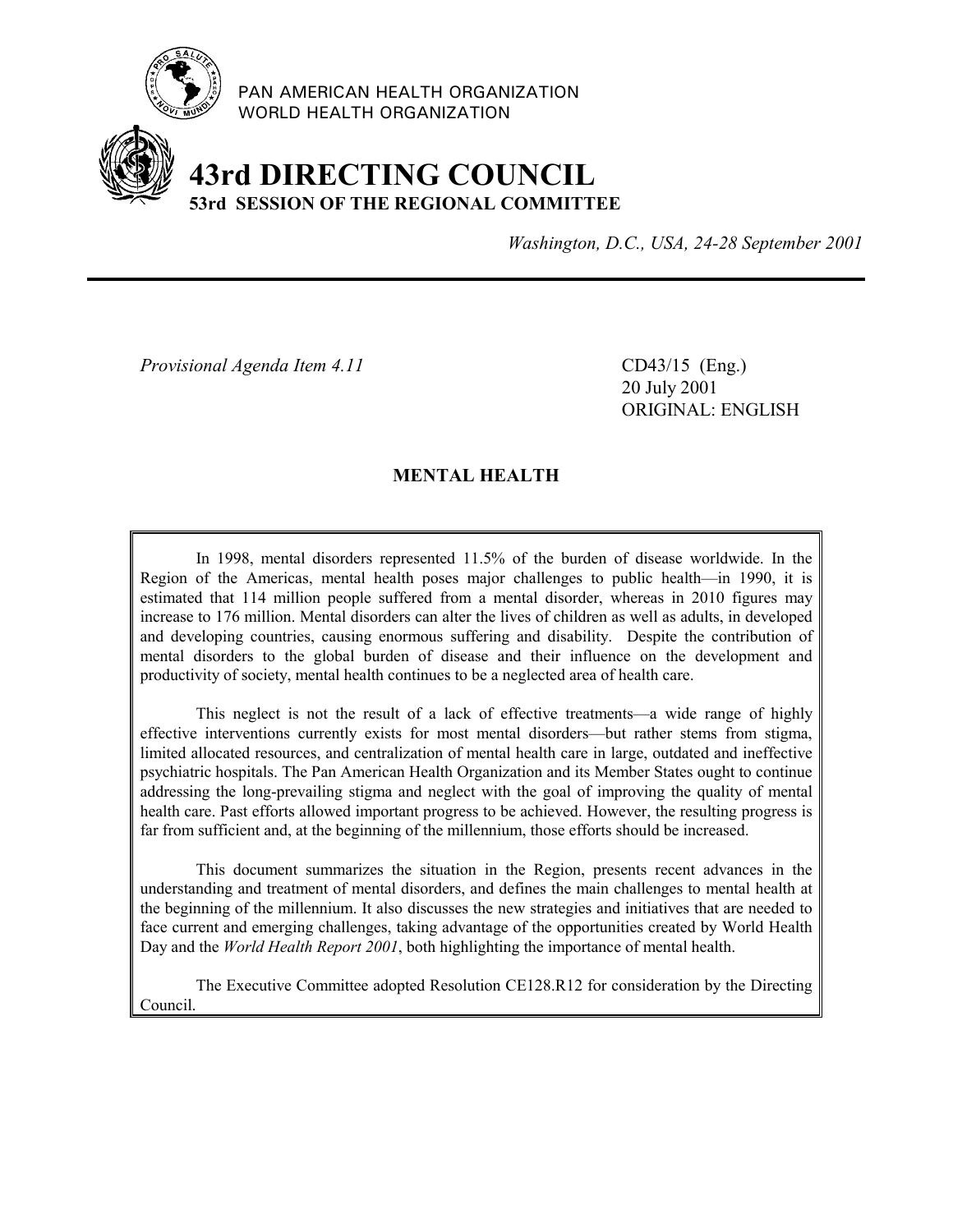# **CONTENTS**

| 1. |                             |  |
|----|-----------------------------|--|
| 2. | 2.1<br>2.2<br>2.3<br>2.4    |  |
| 3. |                             |  |
|    | 31                          |  |
|    | 3.2                         |  |
|    | 3.3                         |  |
|    | 3.4                         |  |
| 4. |                             |  |
| 5. |                             |  |
| 6. |                             |  |
| 7. |                             |  |
| 8. |                             |  |
|    | Annex: Resolution CE128.R12 |  |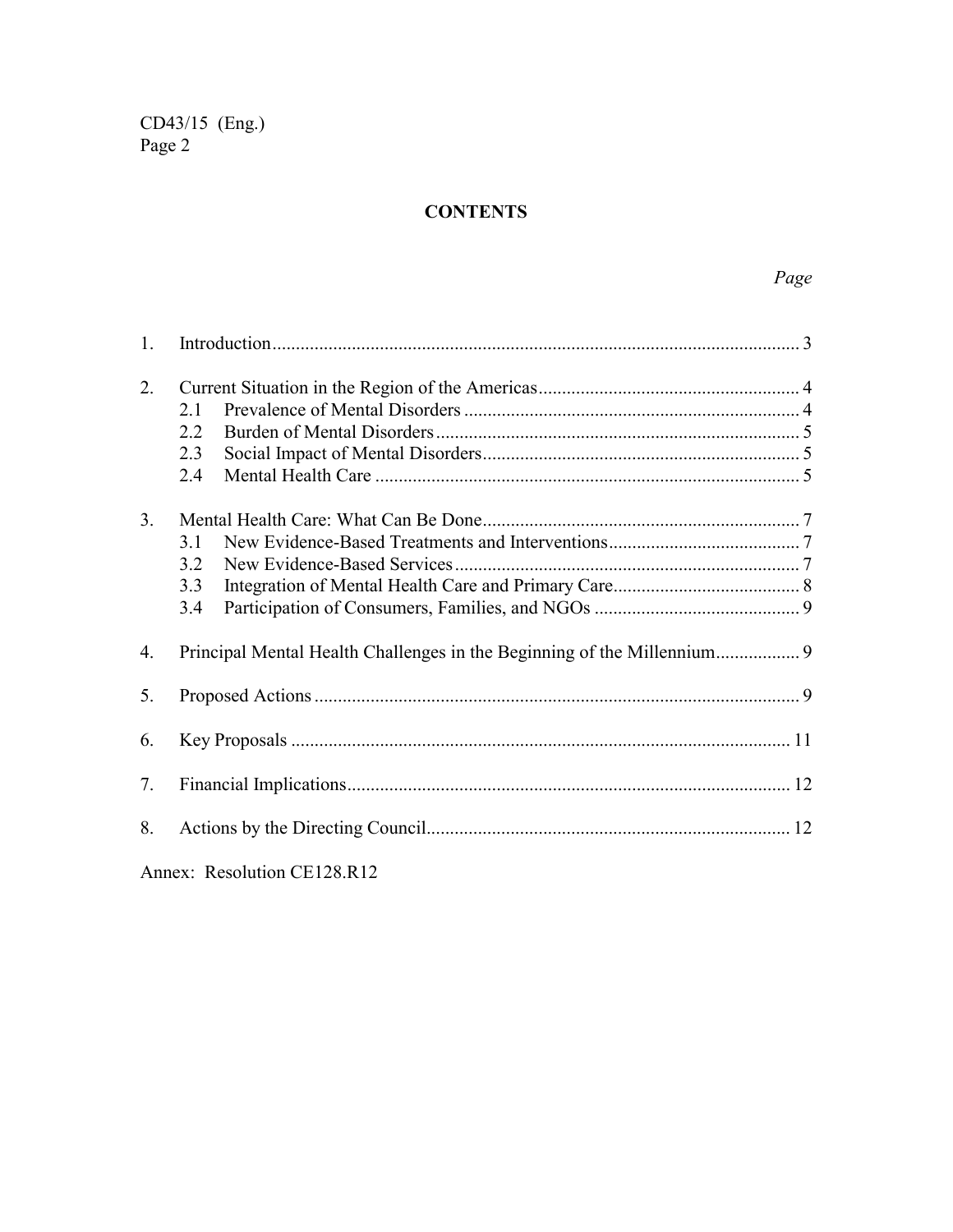## **MENTAL HEALTH IN THE AMERICAS: NEW CHALLENGES IN A NEW MILLENNIUM**

#### **1. Introduction**

 $\overline{a}$ 

It is estimated that in 1990, 114 million people suffered from mental disorders in the Region of the Americas, a number that may increase to 176 million by 2010. Age, gender, and various social factors can influence the incidence of mental disorders; however, no group is immune. Mental disorders can alter the lives of children as well as adults, in developing and developed countries, causing enormous suffering and disability.

In 1998, mental disorders represented 11.5% of the global burden of disease. Mental disorders account for 28% of all years of life lived with disability and the rising of mortality levels—suicide is one of the three leading causes of death among people aged 15-35 years. Millions of children, who suffer from mental disorders severe enough to interfere with their development, do not receive any treatment and are not even diagnosed, under the mistaken notion that they are transient disorders with no adverse long-term consequences.

On the positive side, mental health is the core of a balanced development through life, playing an important role in interpersonal relationships, family life, and social integration. It is a key factor to social inclusion,, and full community and economic participation. In fact, mental health is much more than the mere absence of mental illness, it is an indivisible part of health and the foundation for the well-being and effective functioning of individuals. It refers to the ability to adapt to change, cope with crisis, establish fulfilling relationships with other members of the community, and find a meaning to life.

Yet, despite the pressure of mental disorders on the global burden of disease and the influence of mental health on the development and productivity of society, mental health continues to be a neglected area of health. For many years, the public and policymakers have ignored mental health issues. Mental health and mental illness have been separated from physical health and physical illness. In most countries, resources allocated to mental health care have been considerably low; too often, parity is lacking.

Fortunately, significant worldwide efforts have been made in the last 25 years to highlight the prevalence and negative impact of mental disorders. In the Region of the Americas, PAHO and its Member States are working to improve the quality of mental health services. The 1990 Caracas Declaration<sup>1</sup> marks a step forward in the process of

<sup>1</sup> Adopted by the countries represented in the 1990 Conference, held in Caracas, Venezuela.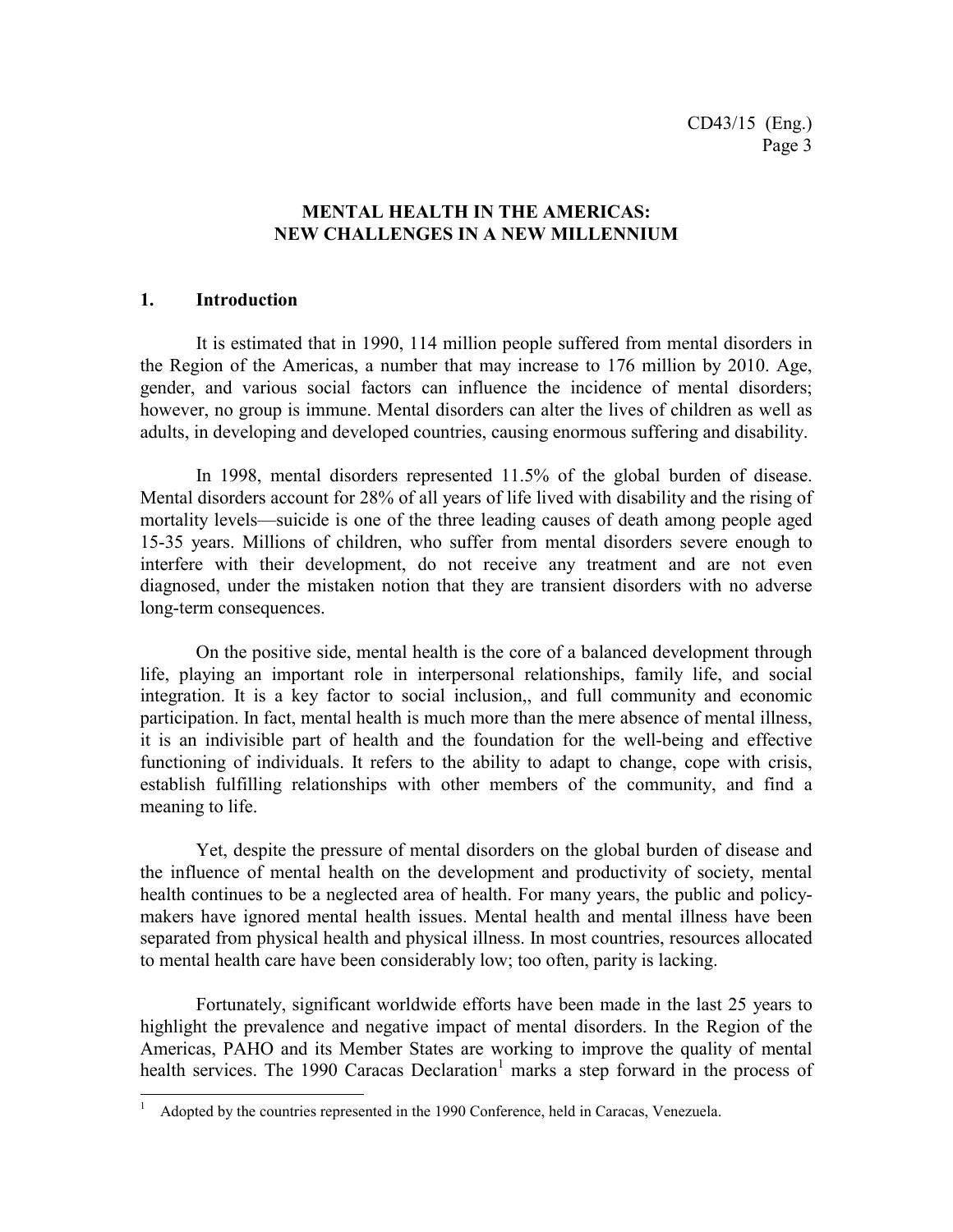restructuring psychiatric services, developing mental health care in the community, and protecting the rights of mental patients. Another important accomplishment is the Initiative for the Restructuring of Psychiatric Services in Latin America, which was implemented in various countries during the 1990s. In 1997, as a result of Resolution CD40.R19, the ministers of health of the Americas unanimously adopted and committed to the principles set forth in the Caracas Declaration to promote mental health and treat the most prevalent mental disorders.

These and many other initiatives represent important milestones; however, challenges still prevail and need to be addressed. Too often, the real importance of mental health is not recognized. Millions of people suffer from depression, schizophrenia, epilepsy and other mental disorders with devastating consequences, yet have no access to the necessary treatments that have proven to be effective. At the start of the new millennium, mental health is recognized as a critical factor for the future development of our society.

In this context, new strategies and initiatives are urgently needed to face current and emerging challenges and take advantage of the opportunities currently available in the Region for the promotion of mental health. In 2001, the World Health Day celebration and the preparation of *World Health Report 2001*, both focusing on the subject of mental health, provide a significant opportunity for PAHO and its Member States to evaluate the progress made, mobilize political will, increase budget allocations to mental health, implement the necessary actions to complete the restructuring of mental health services, and promote mental health in the Region.

## **2. Current Situation in the Region of the Americas**

## **2.1** *Prevalence of Mental Disorders*

It is estimated that 25% of the adult population in the Region suffers from a mental disorder in their lifetime. The few available studies on children show that the approximate rate of prevalence of mental disorders in children ranges from 21% in the United States to 12%–29% in developing countries such as Colombia. It is estimated that more than 5 million people of all ages suffer from epilepsy in the Region, yet only 1.5 million of them are identified and properly treated. Developed and developing countries in the Region exhibit very high percentages of non-treated cases for most mental disorders. Social and demographic changes are likely to make the situation worse. It is estimated that, from 1990 to 2010, the number of people that suffer from depression will increase from 20 to 35 million in Latin America and the Caribbean, while those with schizophrenia will increase from 3.3 to 5.5 million. During the same period, it is estimated that patients suffering from schizophrenia will increase from 3 to 3.3 million in North America.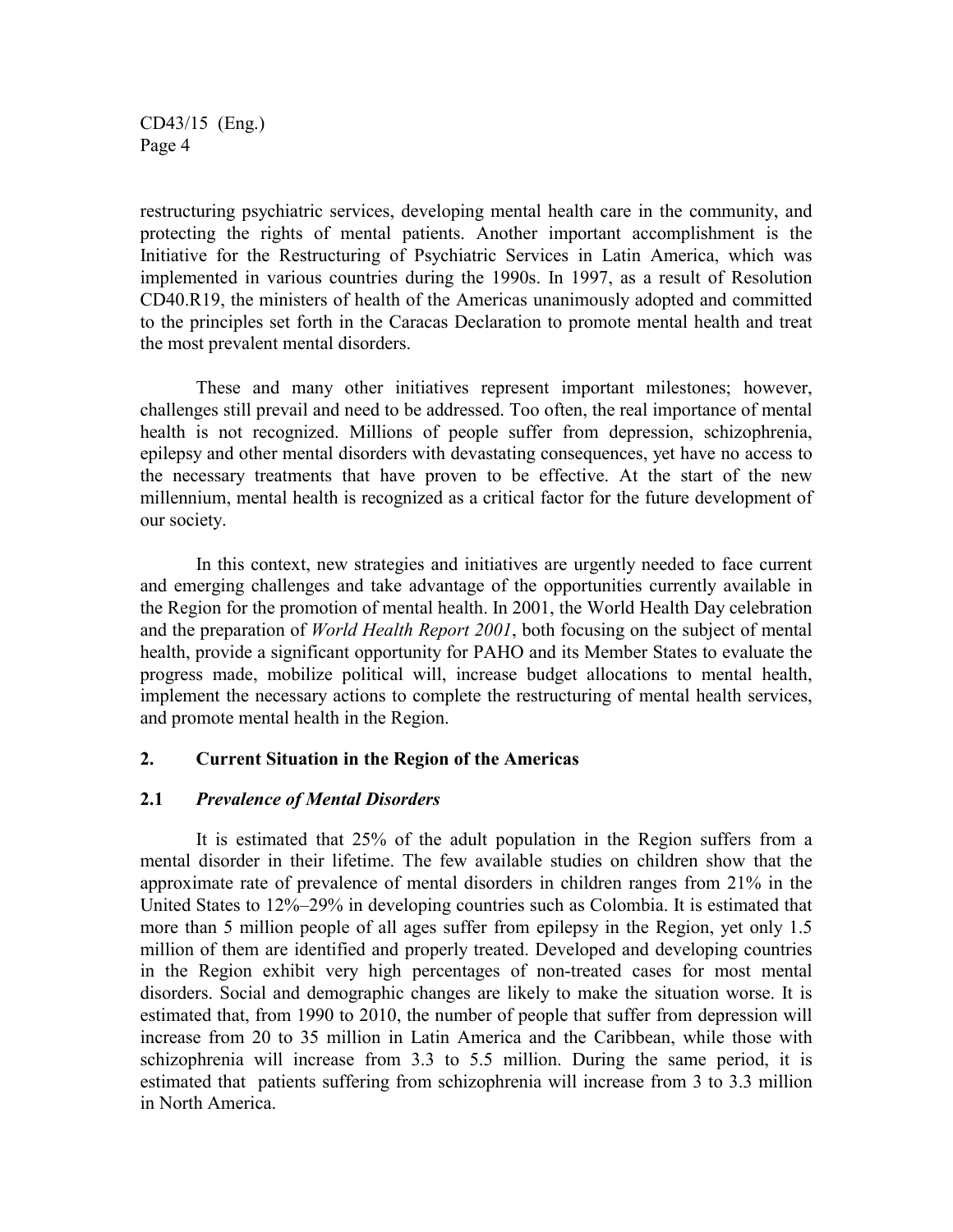## **2.2** *Burden of Mental Disorders*

The development of the Disability Adjusted Life Year  $(DALY)^2$  methodology had a profound effect on the field of mental health since it made it possible to show that mental disorders are responsible for a significant part of the global burden of disease— 11.5% in 1998. Through the use of DALY it was also possible to demonstrate that, of the top 10 conditions (both physical and mental) causing disability, five are mental: depression, alcoholism, bipolar disorders, schizophrenia, and obsessive-compulsive disorders. Mental health conditions have a tendency to move upwards in the ranking, and it is expected that depression will rise from fourth place in 1990 to the second place in 2020, second only to heart disease.

In the Region, alcohol use accounts for almost 10% of the total disease and injury burden. Mental disorders are also responsible for other kinds of burden: the burden exerted on families; the burden that stems from stigma and violations of human rights; and the burden that results from the association between mental disorders and physical symptoms and disorders.

## **2.3** *Social Impact of Mental Disorders*

The association between mental disorders and conditions that impose high costs on society (e.g. unemployment, social exclusion, poverty, alcohol and drug abuse) is well known. On the other hand, mental health can be considered a positive resource, a key contributor to the quality of life and an essential element of social inclusion. For this reason, mental health programs can play an important role in decreasing the social burden, reducing the costs associated with mental disorders, and contributing to the growth of social capital<sup>3</sup>.

## **2.4** *Mental Health Care*

In the last decade, PAHO and its Member States have worked together in restructuring mental health services, in order to attain the goals defined in the Caracas Declaration and reinforced in rresolution CD40.R19.

The main areas of technical cooperation during this period were: (a) development of mental health legislation, policies and plans; (b) control of mental disorders (particularly, depression, psychosis and epilepsy); (c) management of psychosocial

<sup>&</sup>lt;sup>2</sup> The DALY concept expresses the years of life lost due to premature death and years lost due to living in a disabled state, as a consequence of a disease.

<sup>3</sup> Refers to the public good that results from mutually supportive relationships between members of a given society.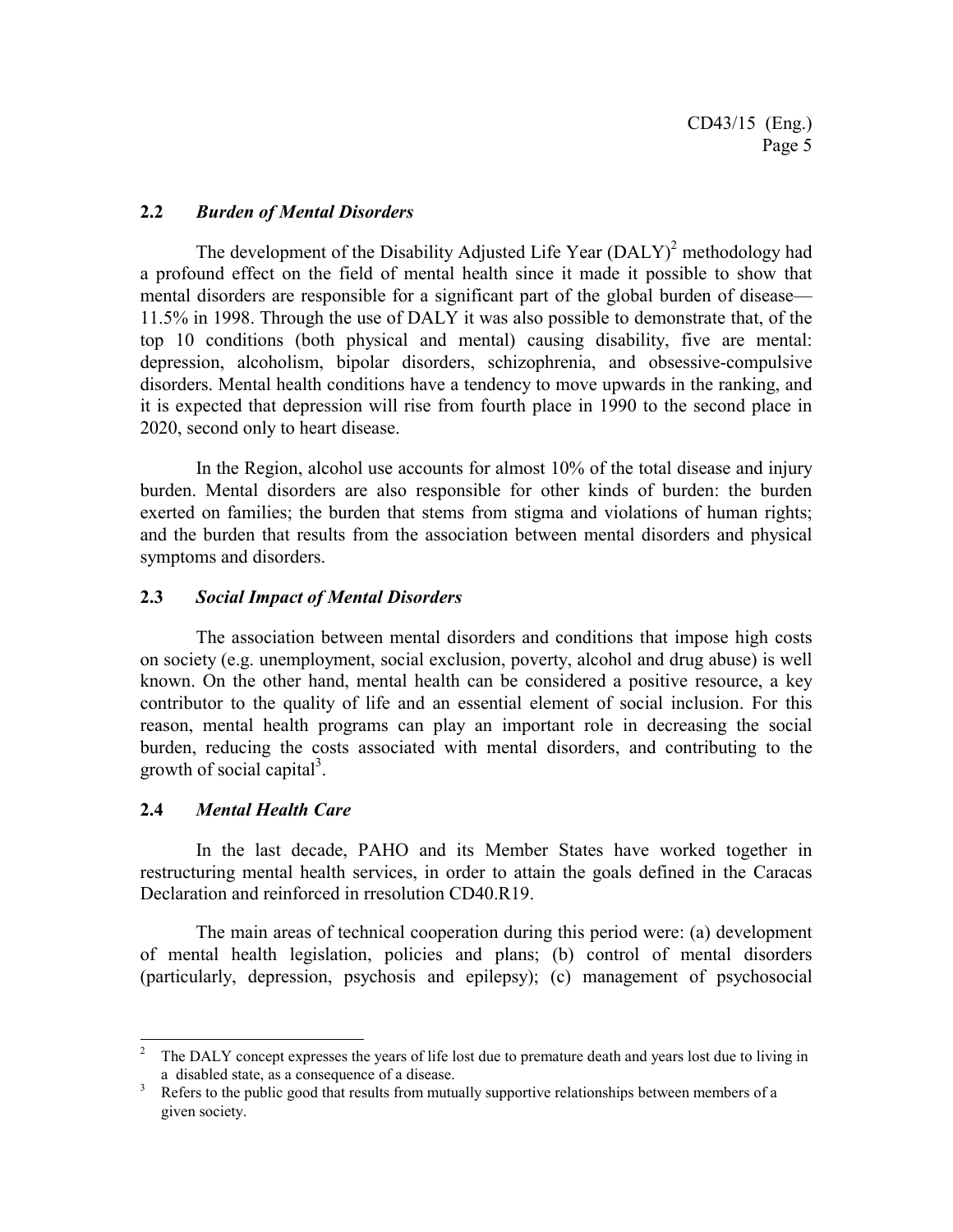aspects of specific populations (e.g. those affected by disasters, indigenous populations, children, women, and the elderly); and (d) ongoing technical assistance to countries.

Preliminary findings from a recent survey promoted by the World Health Organization identified some general trends in the Region. Seventy per cent of countries have a specific mental health policy and 80% have a national mental health plan; in more than 70% of the cases established after 1990. This proves that, regarding these important goals,the Initiative on the Restructuring of Psychiatric Services in Latin America was rather successful.

Before the Caracas Declaration, only 22% of countries had specific mental health legislation. After 1990, legislation in this area was established in 30% of the countries. This means that, despite the significant progress made in this area during the last decade, more than 40% of countries still do not have mental health legislation, and some others have outdated legislation.

The ability of countries to collect information about their mental health budgets is still limited; data collection for the preparation of the *World Health Report 2001* showed that 27% of countries could not provide any data on this issue and others were not able to collect the specific information required. Available responses show that the mental health budget varies considerably among different countries, from less than 1% to 11% of the national health budget. In most countries, however, figures are rather low: 30.8% of countries allocate to mental health less than 2% of the health budget; 46.2% allocate from 2 to 5%; only 23.1% allocate more than 5%.

Regarding mental health services, the data show that, despite the adoption of Resolution CD40.R19, in most countries psychiatric hospitals continue to be the basic structure of the mental health system. More than 70% of countries have less than 20% of psychiatric beds in general hospitals. Only three countries have more than 50% of the number of psychiatric beds in general hospitals and a significant number of beds in residential facilities in the community.

Community services were developed in many countries. However, 30% of countries do not have any community services, and, among those that have them, many cover only a small proportion of the population in need.

Regarding the availability of essential drugs, data show that phenytoin, amitriptylline and chloropromazine, which can be considered indispensable drugs in the treatment of neuropsychiatric disorders, are not available at primary care in 30% of countries. PAHO technical cooperation assisted in the development of special programs in areas such as prevention and treatment of depression, recognition and treatment of epilepsy, intervention in disasters, treatment of psychosis, mental health in primary care, and mental health targeted toward indigenous populations. Information collected through these programs show that, in spite of the effectiveness of currently available treatments, the majority of people in need continue to lack access to these treatments.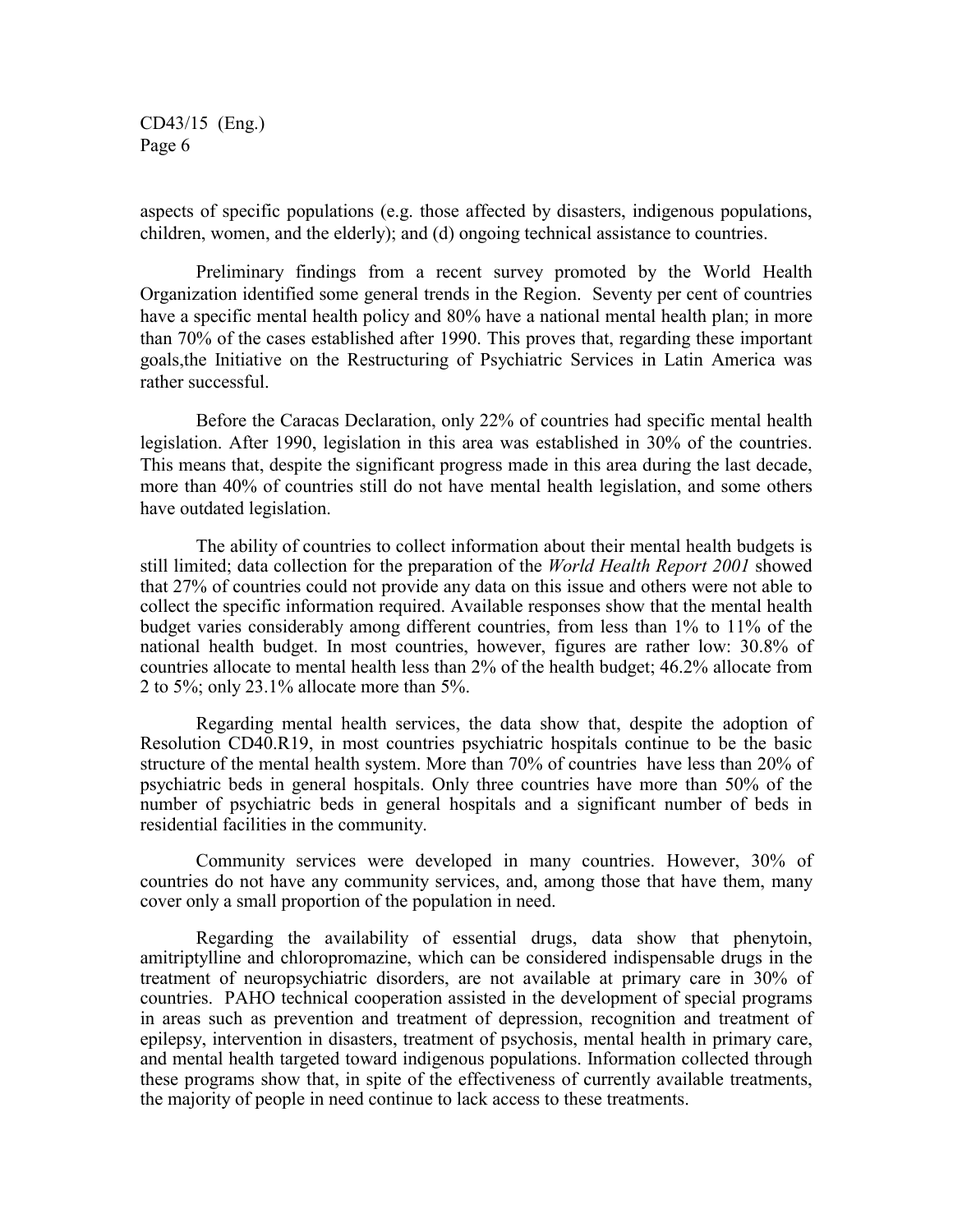In summary, these data highlight some important advances made in the last decade, after the Caracas Declaration. The Initiative for the Restructuring of Psychiatric Services in Latin America was particularly successful in the formulation of national mental health policies and plans. However, data also show that the implementation of policies and plans faced many obstacles and that a lot has to be done in order to meet regional population needs for mental health care.

A similar conclusion can be drawn from the data presented in the *Report of the United States Surgeon General on Mental Health*, which states that, even in developing countries, many adults and children who suffer from mental disorders still have no access to proper treatment and that there is a lack of services sensitive to the perspectives and needs of racial and ethnic minorities.

## **3. Mental Health Care: What Can Be Done**

In the last few years, significant advances took place both at the molecular and more integrative aspects of neuroscience. These scientific accomplishments, coupled with advances in psychosocial research and in health services research, have made possible a spectacular progress in the understanding of mental health problems and their burden, as well as in the development of new and more effective treatments.

## **3.1** *New Evidence-Based Treatments and Interventions*

The advances mentioned above make possible a wide range of interventions that have proven to be very effective in the treatment and rehabilitation of most mental disorders. New psychopharmacological treatments and short-term psychotherapies have both demonstrated to be significantly effective in the treatment of depression and anxiety disorders. Psychotic disorders, leading in the past to long periods of hospital treatment and to high levels of disability, can now be managed in the community when psychosocial interventions are used in combination with pharmacological treatment. Psychosocial rehabilitation programs, including social skills and vocational training, family interventions and support to housing and employment, make possible the social integration of many patients suffering from severe mental illnesses.

Advances in the development of effective interventions to prevent mental disorders and promote mental health have occurred relatively more slowly. Nevertheless, there is already a significant array of available interventions in these areas (e.g. prevention of depression, suicide and violence).

## **3.2** *New Evidence-Based Services*

Extensive efforts have been made over the past 25 years to develop communitybased mental health services and restructure the old system centered around large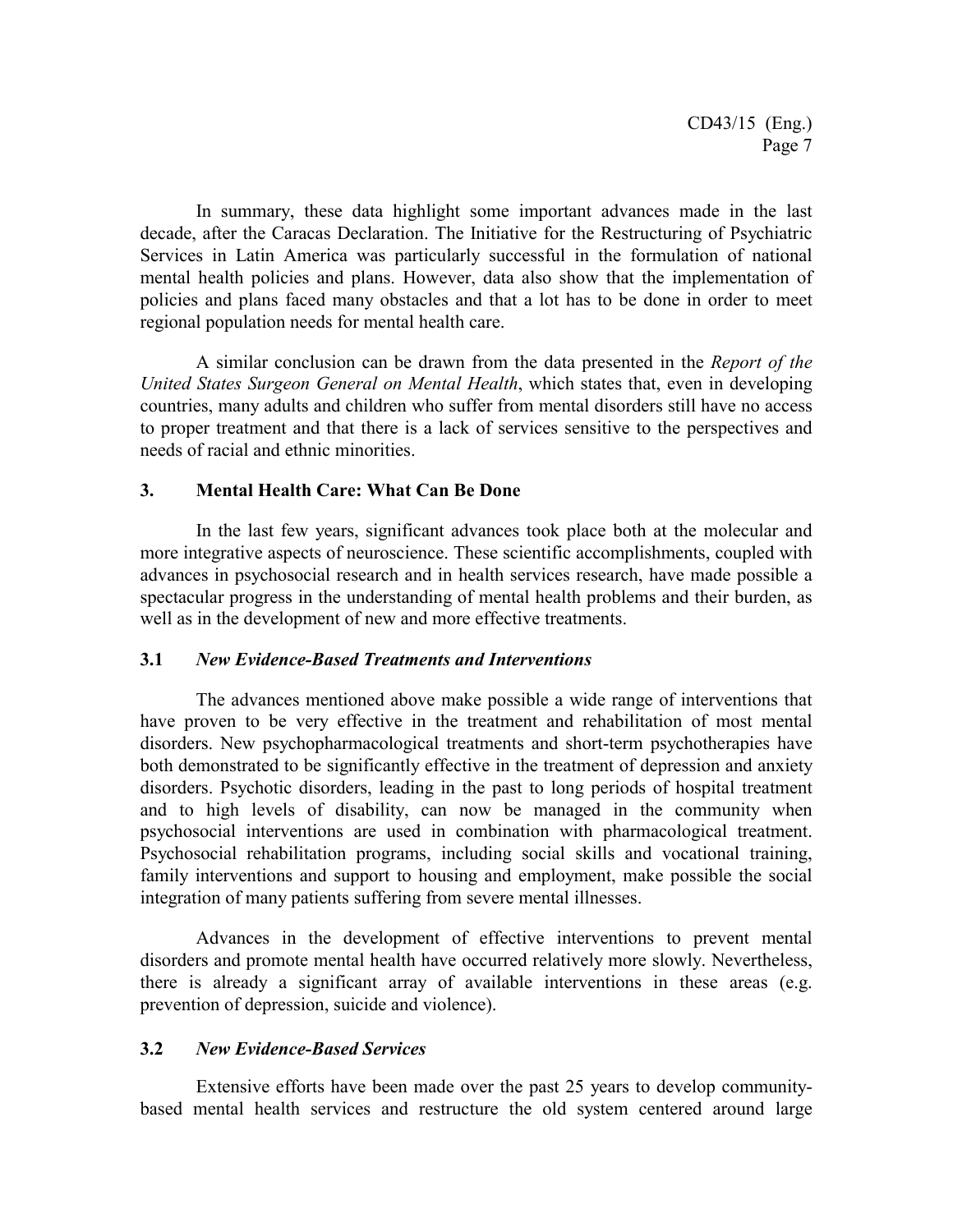psychiatric hospitals. These psychiatric institutions are generally located far from the consumer's residence,, and have proven to be inadequate in ensuring the provision of necessary treatments and interventions currently considered basic, especially those that promote rehabilitation and social integration.

Additionally, these institutions reinforce negative stereotypes of psychiatric care and often face difficulties in efficiently ensuring that the patients' human rights are not violated, and in meeting the expectations of patients and families. New models of mental health care, designed to ensure comprehensive community-based care more responsive to the needs of the populations, have been developed and widely evaluated in many countries, such as Australia, Canada, Italy, United Kingdom and the United States of America. All studies comparing the newer services with the older, more traditional hospital care, demonstrate that community-based comprehensive mental services are more effective and commonly preferred by patients and their families and do not represent a larger financial burden for families.

Research and evaluation of various country mental health reforms point to the effectiveness of community care. However, this effectiveness is achieved and maintained only if the following principles form the basis of the programs: (a) accessibility, (b) ongoing availability, (c) comprehensiveness, (d) coordination, (e) autonomy and empowerment of patients, (f) effectiveness, (g) equity, and (h) accountability.

## **3.3** *Integration of Mental Health Care and Primary Care*

A global WHO study (including countries of the Americas) showed that, on average, approximately 24% of all consumers at the primary care level have some mental disorder and that most of these patients never receive specialized care. On the other hand, other studies show that mental health interventions at the primary care level can be more effective than at the specialized level. As a result, integrating mental health care and primary care has become a priority in all countries. In countries where resources are limited, this integration should be considered an essential element for the development of mental health care.

## **3.4** *Participation of Consumers, Families, and NGOs*

Many countries have witnessed the growing participation of consumers, families, and NGOs in mental health care and in the defense of human rights of people who suffer from mental health disorders. Valuable contributions are evident in the improvement of the quality of mental health care through the development of self-help groups, the establishment of a more participatory approach in the planning of mental health care and, in some cases, the creation of services and programs.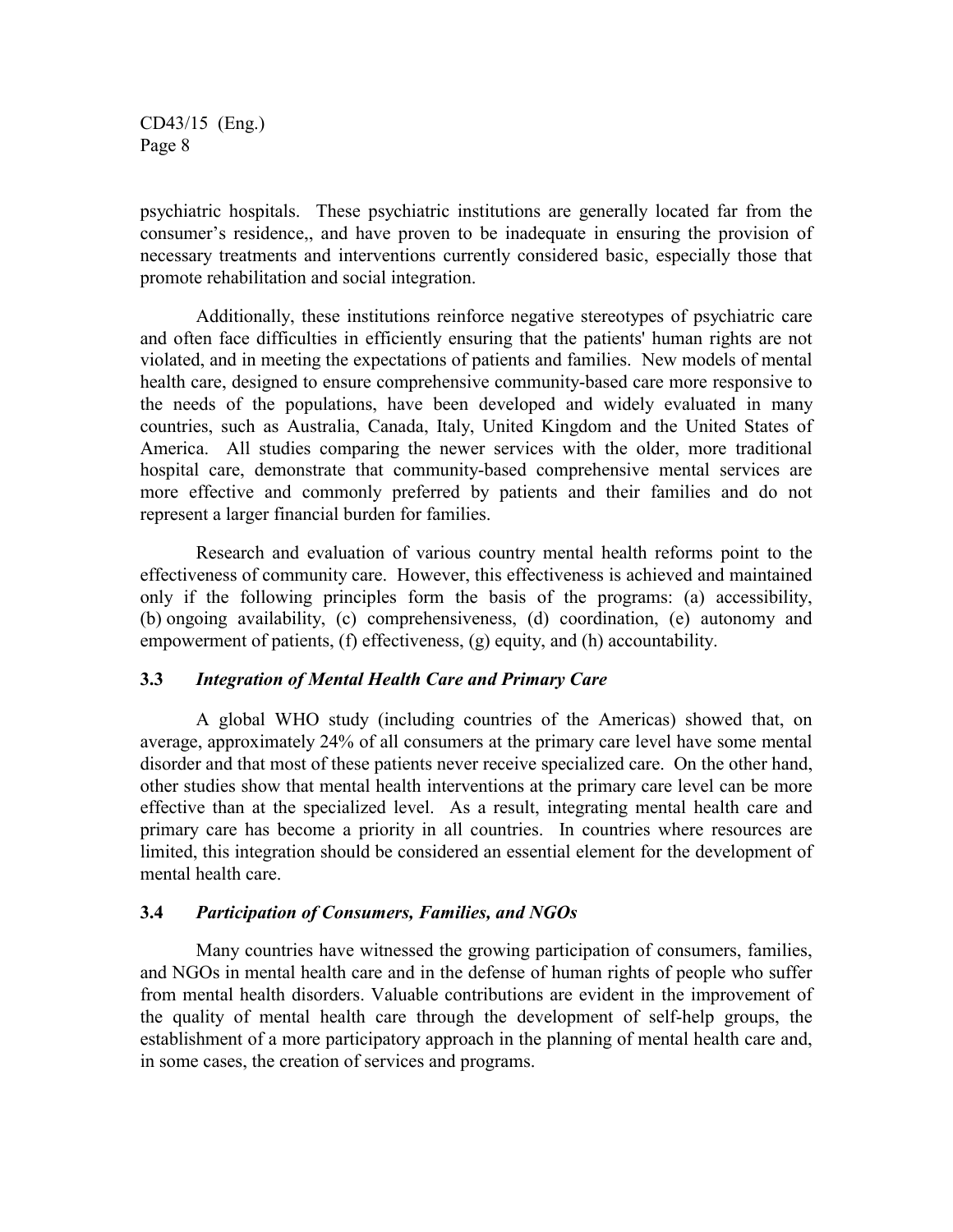## **4. Principal Mental Health Challenges in the Beginning of the Millennium**

After analyzing the current situation in the Region, and taking into account the existing challenges that hinder taking proper advantage of the available prevention and promotion treatment and interventions, the following mental health challenges have been identified for priority attention in the Region at the beginning of the millennium:

- Implementation of national mental health policies and plans ensuring:
- (a) The restructuring of mental health services leading to the development of comprehensive community-based services, integrating all necessary facilities and programs to meet different population needs.
- (b) The provision of essential mental health treatment for the most prevalent mental disorders.
- (c) The development of preventive and promotion interventions.
- Creation/revision of mental health legislation integrating the key elements of mental health policy, and providing basic guidance to protect the rights of people with mental health problems, in accordance with recent international recommendations.
- Improving the dissemination of knowledge and fighting societal stigma against those with mental illness.
- Reducing inequity and addressing issues of parity to ensure:
- (a) That children, women, the elderly, racial minorities, indigenous populations, refugees, and victims of disasters have access to services that are able to meet their specific needs.
- (b) That parity of mental health services with other types of services is achieved.
- Ensuring adequate mental health training for professionals.
- Improving evaluation and monitoring of mental health plans.
- Ensuring participation of consumers and families in mental care.
- $\bullet$

## **5. Proposed Actions**

Priorities and strategies will be different in each country according to specific needs and resources. Nevertheless, the challenges highlighted in section 4 are common to all countries in the Region. For this reason, countries should consider each of these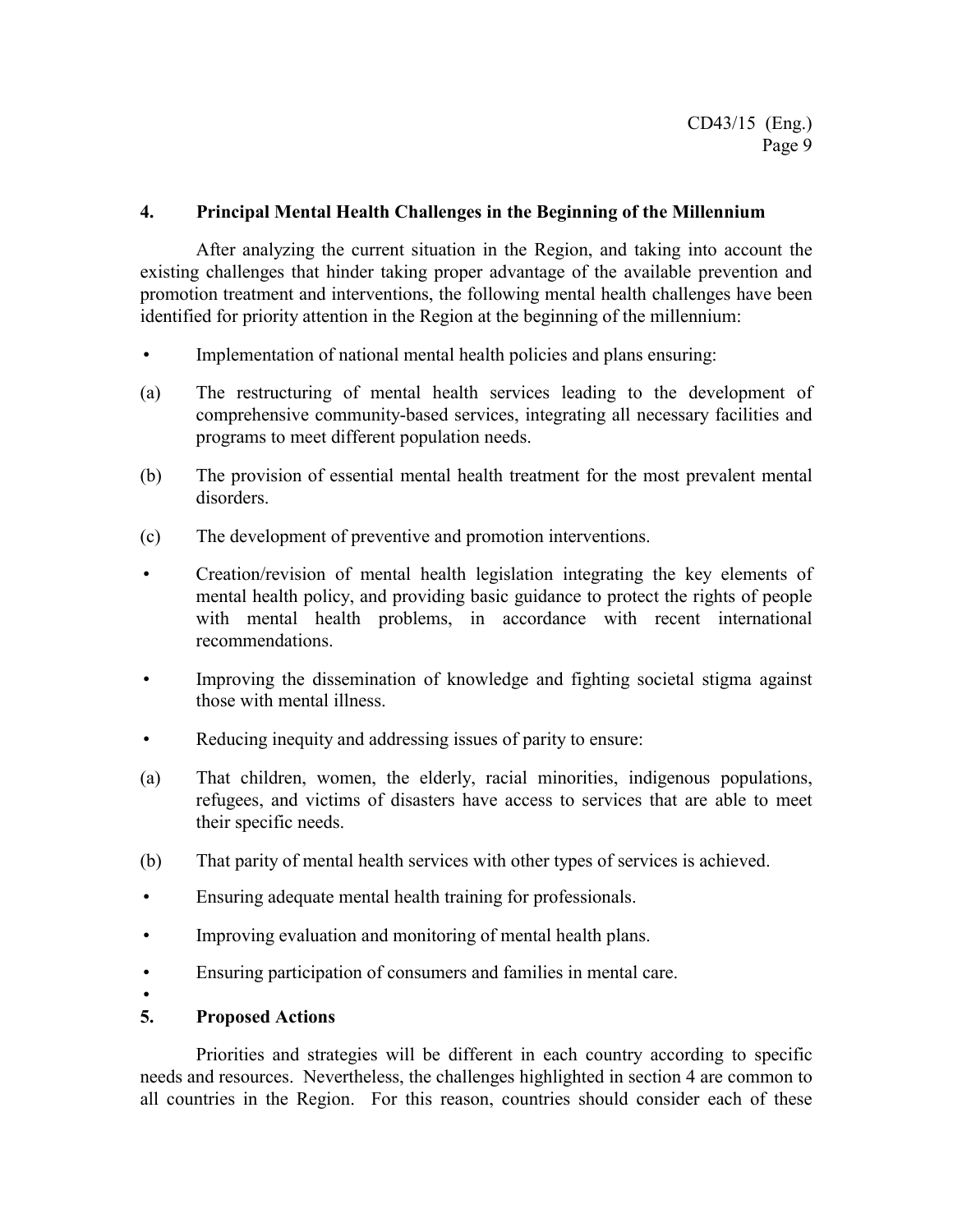challenges and seek to establish short- and long-term objectives in accordance with population needs and the level of service development.

The enhancement of the value of mental health is a critical issue in every country. The explicit inclusion of mental health among public health priorities is a good way of contributing to this objective. Other important actions include strengthening the mental health units in the ministries of health and the PAHO mental health program. At the same time, it is necessary to disseminate information challenging the myths on mental health.

In most countries, mental health policies and plans have not been fully implemented. Technical cooperation in this area should include dissemination of evidence-based guidelines for mental health policy reform and enhancement of country capacities to manage mental health plans. The mobilization of resources needed to promote mental health reform is a decisive issue. In most countries, allocation from public health budget for mental health will have to be gradually increased to reflect this area's growing importance. Also the advantages of integrating the restructuring of mental health services as part of the health reform process should be considered. Mental health policies and plans should include measures to facilitate the participation of families and communities in mental health care and promotion. Mental health policies and plans should also be coordinated with alcohol and drug policies, given the common association between mental disorders and substance dependence problems.

Despite all efforts made in the past, mental health services in most countries continue to emanate from large, centralized psychiatric hospitals. To change this situation, the dissemination of knowledge about cost-effective mental health care models is of utmost importance. Equally important is the implementation of demonstration projects of community-based services. Strategies for consideration would include the creation of residential facilities for long-term patients, support to the involvement of families in care, the development of rehabilitation programs, and the transference of inpatient units for acute patients from psychiatric hospitals into general hospitals. On the other hand, the integration of mental health with primary care is key to the proposed transformation.

The importance of human rights issues in mental health justifies the commitment of Member States to take the necessary actions to update mental health legislation. Other important measures in this area include encouraging the participation of users and their families in mental health care,, and the humanization of psychiatric institutions.

The mental health problems of children and women have been widely neglected in the past. The Member States and the Secretariat must dedicate significant efforts in order to develop services and programs that are able to meet their specific needs. In order to reduce inequity, it is also indispensable to take into account the needs of other vulnerable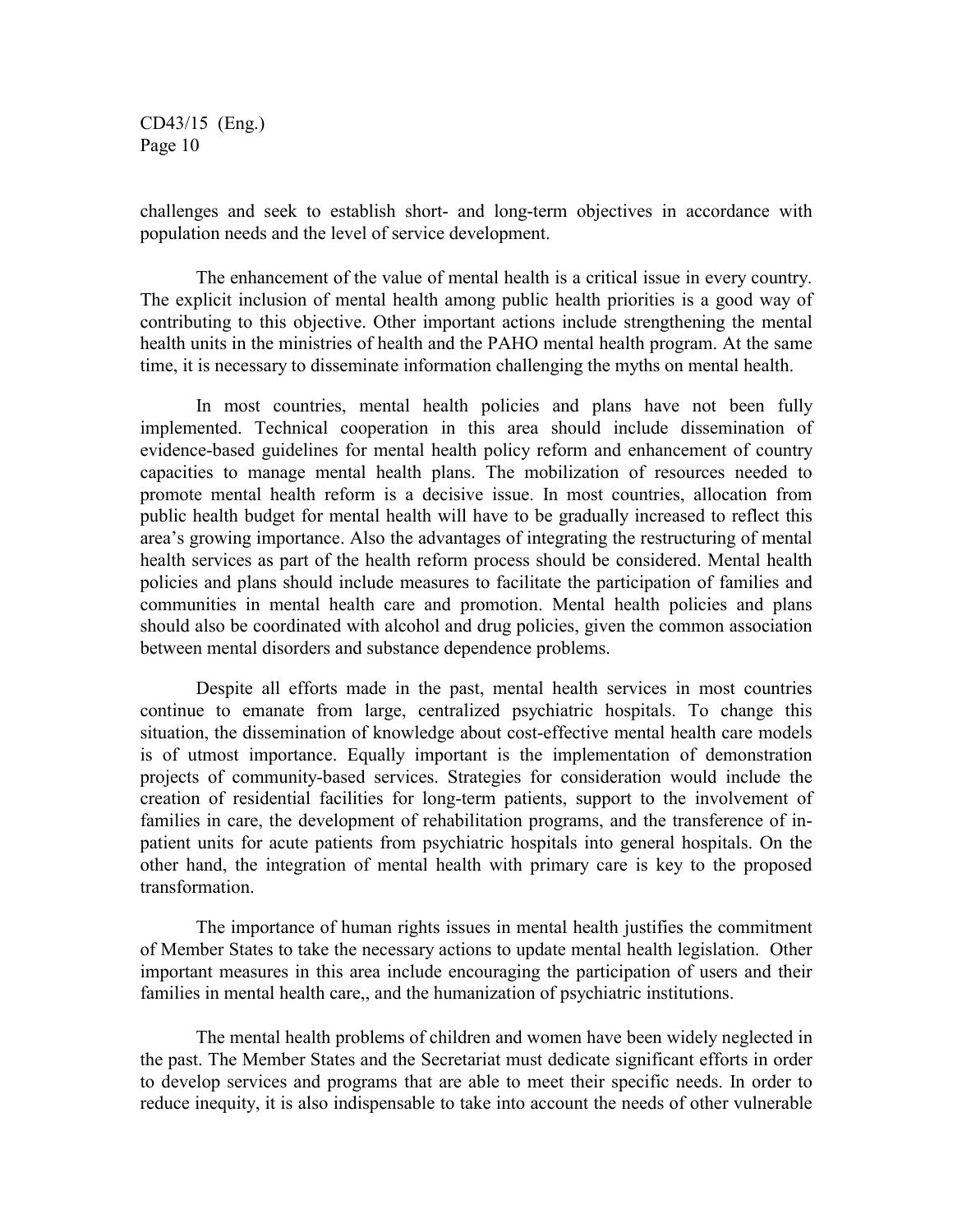groups of people: e.g. the elderly, racial minorities, indigenous populations, refugees and victims of disasters.

The importance of prevention of mental disorders and promotion of mental health justifies a special effort in the implementation of specific programs in these areas and the development of studies to evaluate the effectiveness of new interventions.

Other actions should include the implementation of new models for mental health education and training and the development of information systems.

## **6. Key Proposals**

## *Enhancing the intrinsic value of mental health*

Member States should examine the actions that have been proven effective in enhancing the value of mental health and evaluate what might be the best venue(s) to gain momentum for the *World Health Report 2001* initiative and implement country actions in this regard. The development of concerted efforts to raise awareness, if done in conjunction with the already established 2001 initiatives, could have a significant impact on mental health. Member States are also urged to promote a broad forum highlighting principal mental health issues at the national level in order to stimulate the development of an informed consensus on mental health policies. This debate should include health professionals, consumers and families, in addition to participants from all other relevant sectors dedicated to the promotion of mental health, such as education, employment, social services, the private sector, NGOs and others. The creation of a national committee on mental health has been recognized as a vital tool in various countries.

## *Restructuring mental health services within the context of health sector reform*

The restructuring of mental health services is a complex process with inherent challenges. Member States are urged to explore the most effective ways of ensuring adequate planning and an efficient implementation of this process. The existence of a mental health unit within the ministry of health has facilitated the work of many countries in achieving a coordinated set of actions with operational and technical capacity. The transition to new models of community-based services will require some supplemental resources temporarily. Also, even while the cost of the new model is expected to be lower than the traditional one, the current level of unmet needs in the population is generally so high that financial adjustment and reallocations within the mental health budget will be inevitable during this process. Member States are also urged to consider the advantages of incorporating the restructuring of mental health services in the health reform process that is being undertaken in most countries. This incorporation would promote a closer integration of mental health in the general health system and maximum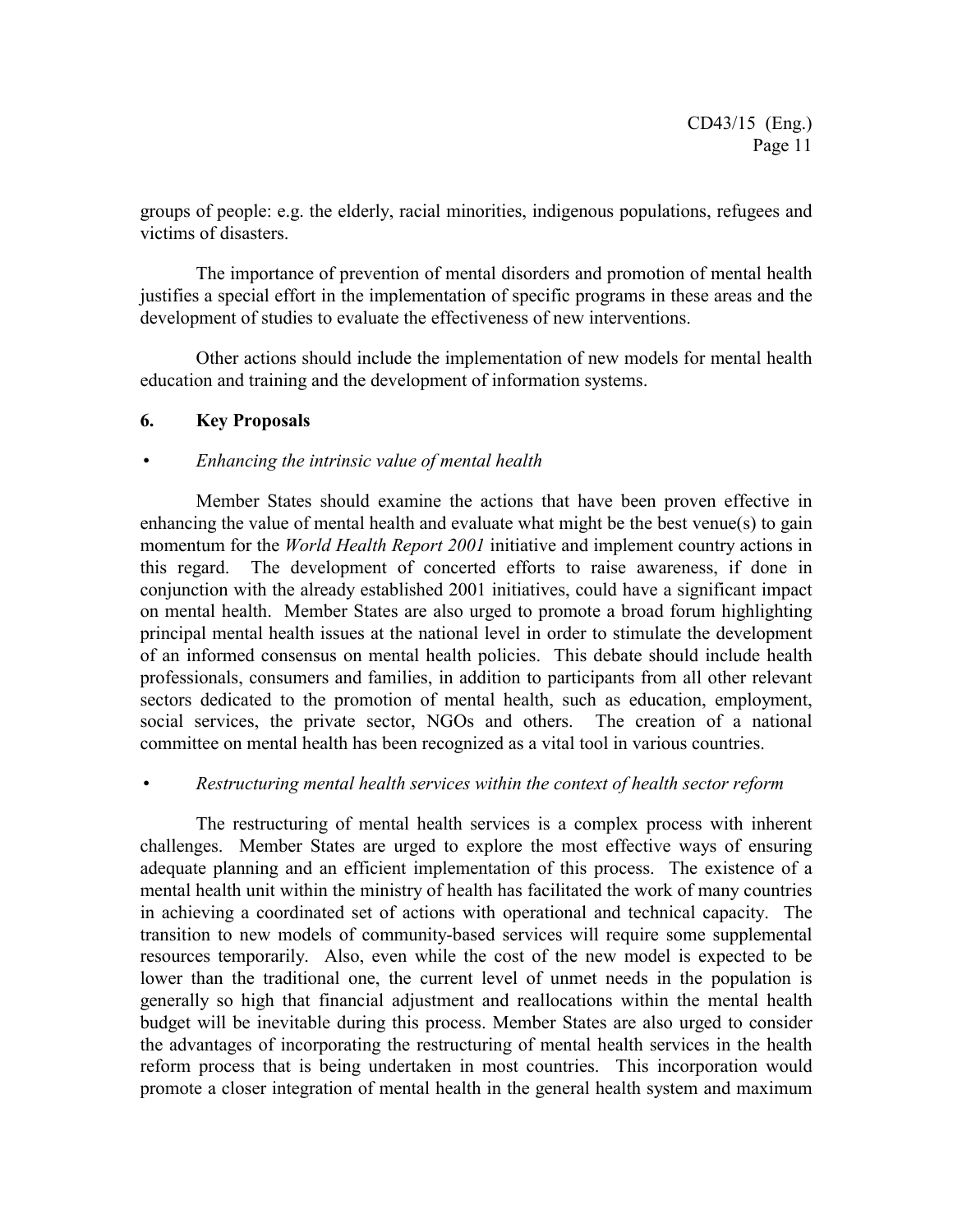opportunities to take advantage of the synergy that could be created between the two processes.

*Partnering for the progress of mental health*

The establishment of networks and partnerships is a key element to the achievement of mental health progress in the Region. Member States should examine how they can promote intersectoral cooperation in their countries in order to improve mental health care and develop mental health promotion strategies. They should also consider how international partnerships might be developed. The development of intercountry cooperation can significantly enhance mental health services through the exchange of best practices in the transformation of services, collaborating in the pursuit of research projects or training programs, and in the development of a framework for the establishment of scholarships and internships. Member States are urged to examine the possibility of establishing initiatives that will ensure the creation of sound partnerships in the area of mental health.

## **7. Financial Implications**

In the long term, it is expected that promotion of mental health and improvement of mental care will provide savings to the public health sector and national budgets in general, given the current high costs of mental disorders on society and the costeffectiveness of current treatments and interventions. However, current unmet needs are sufficiently high so as to require additional resources in the short-term, namely in the first periods of the restructuring of services. Each Member State should identify innovative ways to use existing resources in the process of improving mental health care, through the

integration of mental health care and primary care and the reallocation of hospital-based resources to community care. The possibility of obtaining financial support from international agencies concerned with the issue of health reform should also be explored. The Secretariat should also consider increasing human and financial resources in order to meet the increasing demand for technical cooperation.

## **8. Actions by the Directing Council**

Delegates are asked to adopt the measures that are needed to:

- Capitalize the momentum created by the celebration of the *World Health Day 2001*, the discussion of mental health topics at the World Health Assembly, and the focus of the *World Health Report 2001* to highlight the importance of including mental health among public health priorities.
- Intensify activities to reduce stigma and discrimination against people with mental health problems.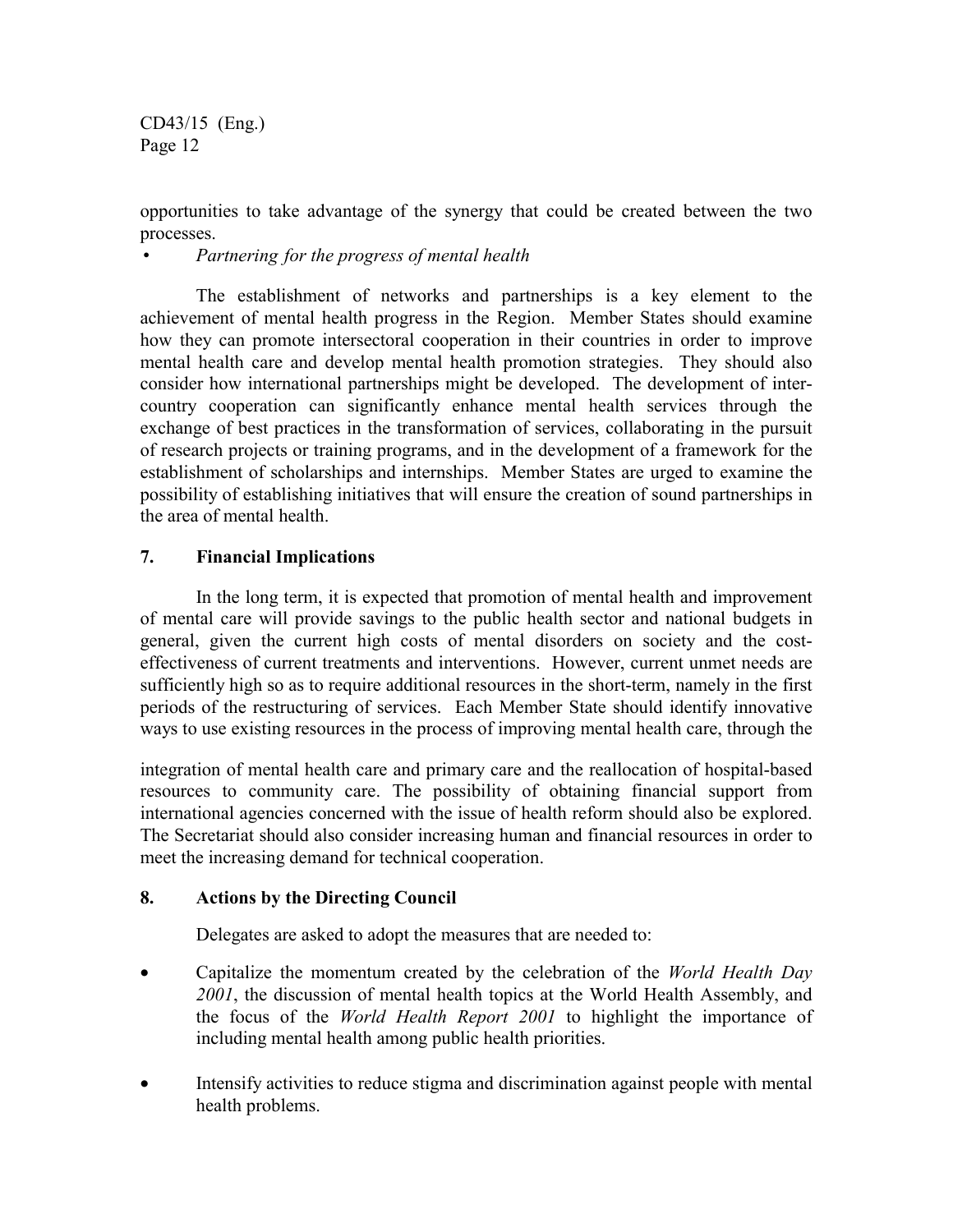- Consolidate national efforts to implement mental health policies and plans aiming at the development of community-based care and the strengthening of services and programs to meet the specific needs of the most vulnerable populations.
- Develop and update legal provisions protecting human rights of people with mental disabilities.
- Reinforce multi-sectoral approaches to mental health and promote community and family participation in mental health care and promotion.
- Strengthen regional technical cooperation in the area of mental health, especially in taking action against stigma and discrimination, enhancing the capacities of countries to manage mental health plans, and mobilize resources for mental health programs.

The Directing Council is invited to consider the annexes resolution recommended by the Executive Committee.

Annex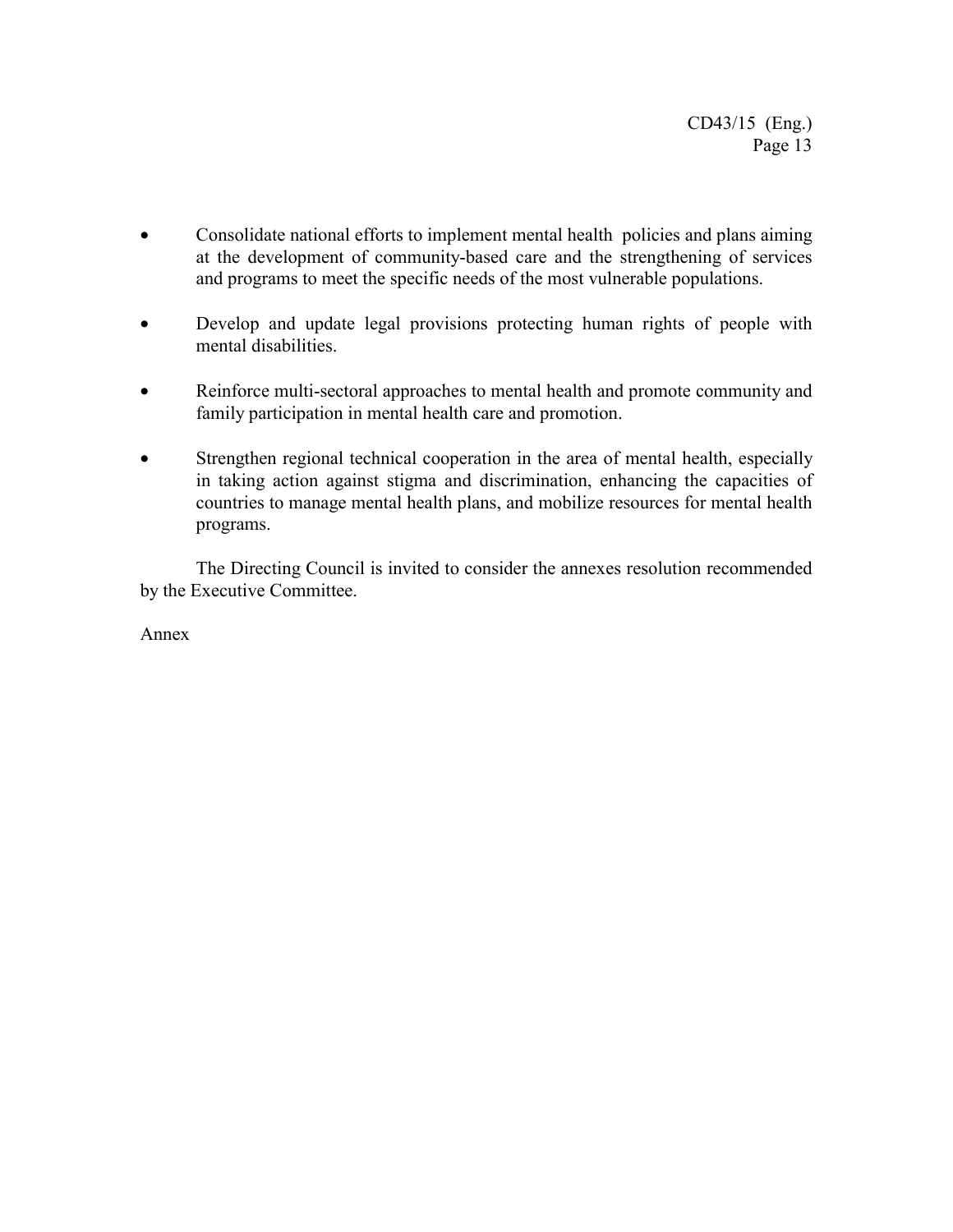

PAN AMERICAN HEALTH ORGANIZATION WORLD HEALTH ORGANIZATION





# **128th SESSION OF THE EXECUTIVE COMMITTEE**

*Washington, D.C., 25-29 June 2001*

# *RESOLUTION*

# *CE128.R12*

## **MENTAL HEALTH**

## *THE 128th SESSION OF THE EXECUTIVE COMMITTEE*

Having considered the report on mental health (Document CE128/18),

## *RESOLVES:*

To recommend to the Directing Council the adoption of a resolution along the following lines:

## *THE 43rd DIRECTING COUNCIL,*

Acknowledging the increasing contribution of mental disorders to the global burden of disease and the social and economic costs associated with mental health problems in the Americas;

Taking into account that, despite all efforts made in the Region to highlight and reduce the negative impact of mental health problems, in many places mental health services continue to be poorly funded and organized and people who suffer from mental disorders still have no access to proper treatment;

Cognizant of the new alternatives available in mental health care as a result of the development of new procedures and interventions that have proven to be effective in the treatment and rehabilitation of most mental disorders; and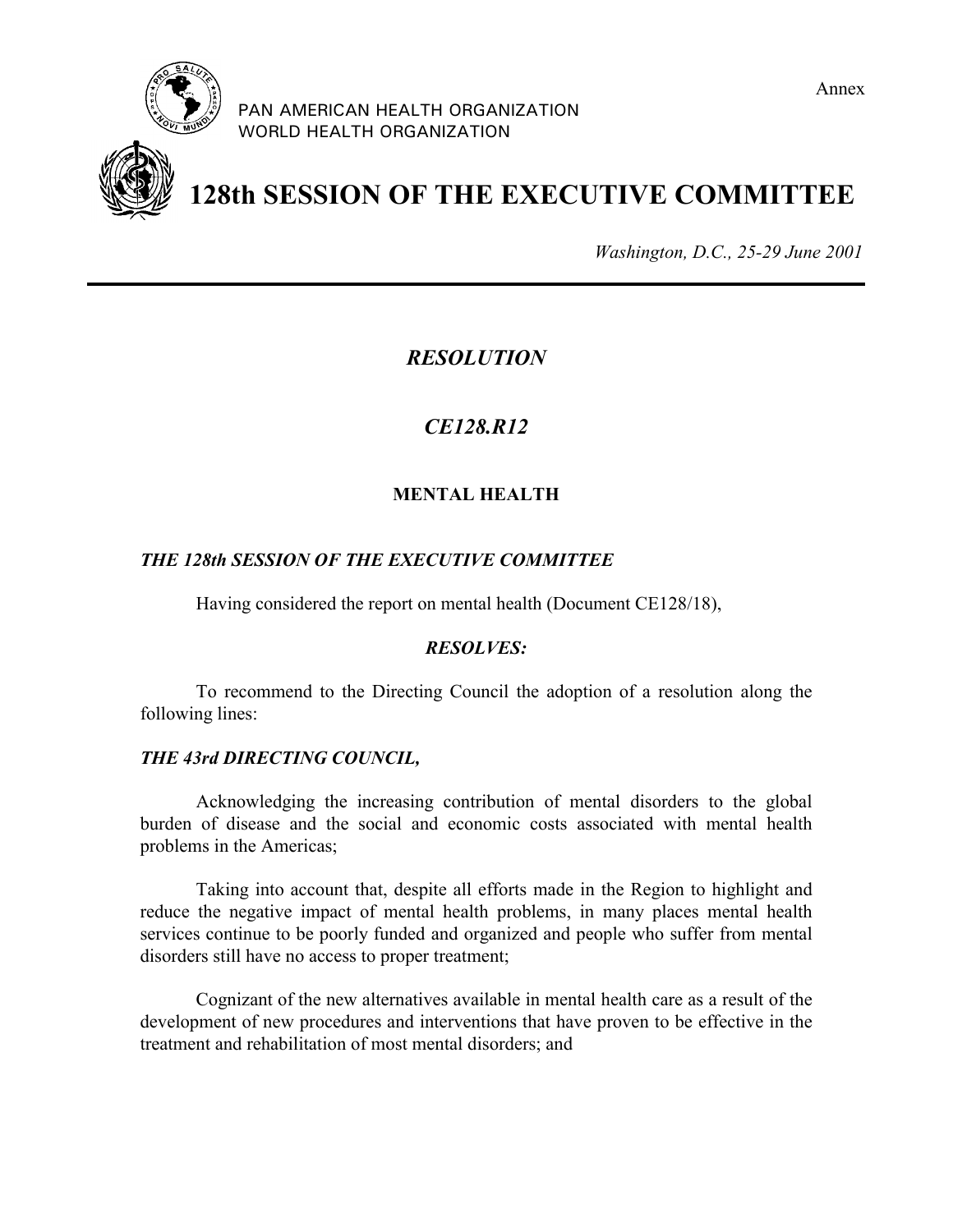CE128.R12 (Eng.) Page 2

Considering the significant opportunity for the improvement of mental health care and the promotion of mental health in the Region provided by the awareness and enthusiasm generated by the celebration of World Health Day 2001,

## *RESOLVES:*

- 1. To urge Member States to:
- (a) capitalize on the momentum created by the celebration of World Health Day 2001, the discussion of mental health topics at the World Health Assembly, and the focus of the World Health Report 2001 to highlight the importance of including mental health among public health priorities;
- (b) intensify actions to reduce stigma and discrimination against people with mental health problems by providing adequate information and education and addressing issues of parity;
- (c) consolidate national efforts to implement mental health policies and plans within the framework of health sector reform by strengthening mental health units in the ministries of health and mobilizing needed resources;
- (d) continue to develop strategies aimed at shifting mental health care from psychiatric hospitals to community-based care integrating mental health in primary care and transfering inpatient units for acute patients to general hospitals;
- (e) actively promote and support the implementation of psychosocial rehabilitation programs, including areas such as housing, vocational training, and employment;
- (f) make efforts to develop and update legal provisions protecting human rights of people with mental disabilities and promote the participation of consumers and families in mental health care;
- (g) strengthen the development of services and programs to meet the specific needs of women, children, the elderly, refugees, victims of disasters, and indigenous populations;
- (h) reinforce multisectoral approaches to mental health, thereby reinforcing collaboration with all other sectors involved in mental health care and promotion, such as education, social welfare, labor, nongovernmental organizations (NGOs), and the private sector;